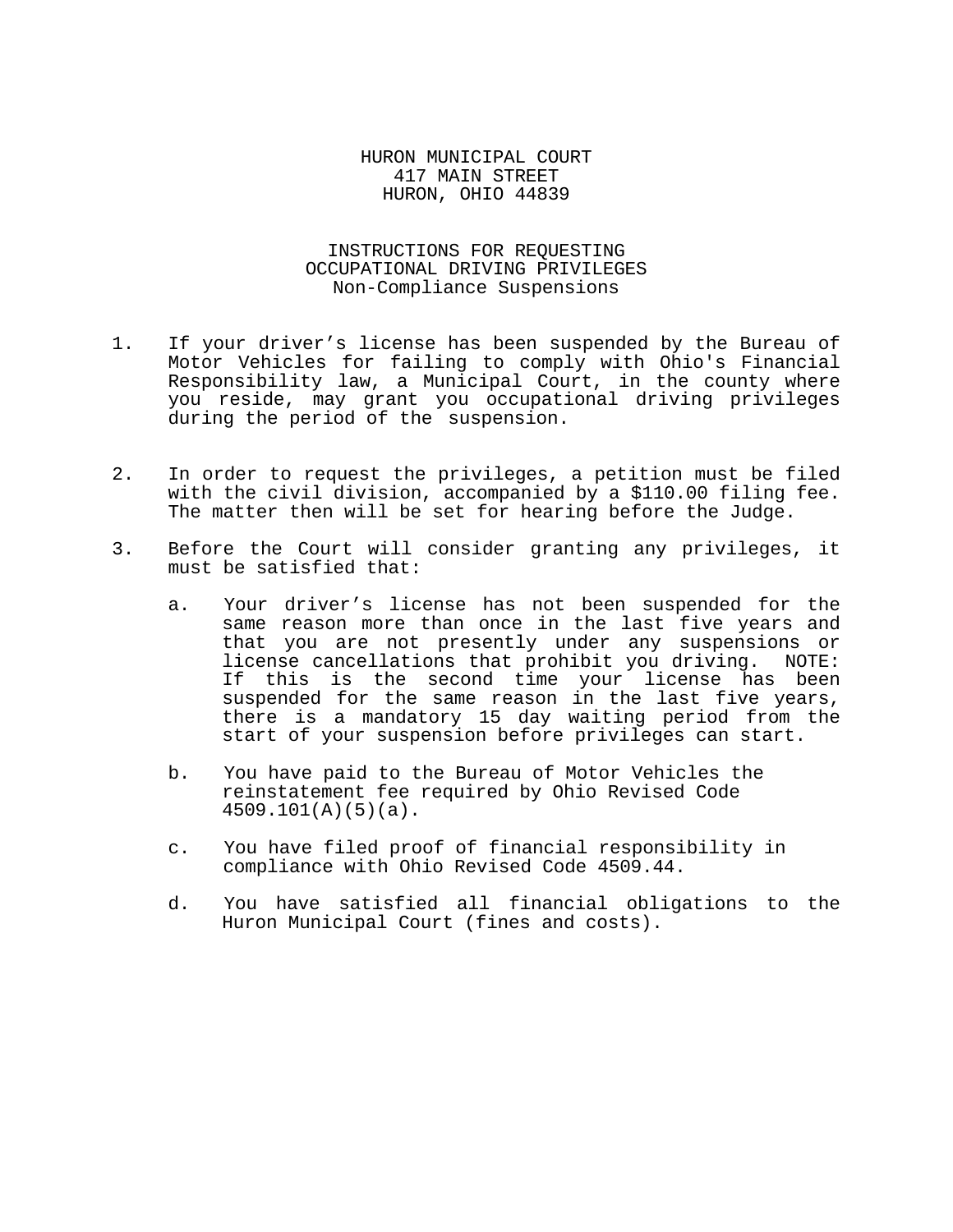## IN THE HURON MUNICIPAL COURT HURON, OHIO

Case#\_\_\_\_\_\_\_\_\_\_\_\_\_\_\_\_

Petition for Limited Driving Privileges (Ohio Revised Code 4510.021(B) and 4509.101 (A)(2))

The undersigned Petitioner hereby states:

- 1. Petitioner is a resident of Huron or Huron Township or in the alternative, received his/her suspension from a ticket out of the Huron Municipal Court;
- 2. The Bureau of Motor Vehicles has imposed a suspension of petitioner's driver's license for non-compliance with Ohio's Financial Responsibility laws;
- 3. Petitioner's driver's license has not previously been suspended by the Bureau of Motor Vehicles for the same reason more than once in the last five years;
- 4. Petitioner will, at the time of filing, provide proof that all reinstatement fees have been paid to the Bureau of Motor Vehicles and all financial responsibility filings have been made;
- 5. Petitioner is not, to the best of his/her knowledge,<br>under any other suspension or cancellation;

Wherefore petitioner respectfully requests that the Court grant the petitioner limited driving privileges for one or more of the purposes listed in the Ohio Revised Code section 4510.021.

> \_\_\_\_\_\_\_\_\_\_\_\_\_\_\_\_\_\_\_\_\_\_\_\_\_ Petitioner Signature

> \_\_\_\_\_\_\_\_\_\_\_\_\_\_\_\_\_\_\_\_\_\_\_\_\_ Petitioner Printed Name

> \_\_\_\_\_\_\_\_\_\_\_\_\_\_\_\_\_\_\_\_\_\_\_\_\_ Address

> \_\_\_\_\_\_\_\_\_\_\_\_\_\_\_\_\_\_\_\_\_\_\_\_\_ City, State, Zip

> \_\_\_\_\_\_\_\_\_\_\_\_\_\_\_\_\_\_\_\_\_\_\_\_\_ SSN or Drivers License

> \_\_\_\_\_\_\_\_\_\_\_\_\_\_\_\_\_\_\_\_\_\_\_\_\_